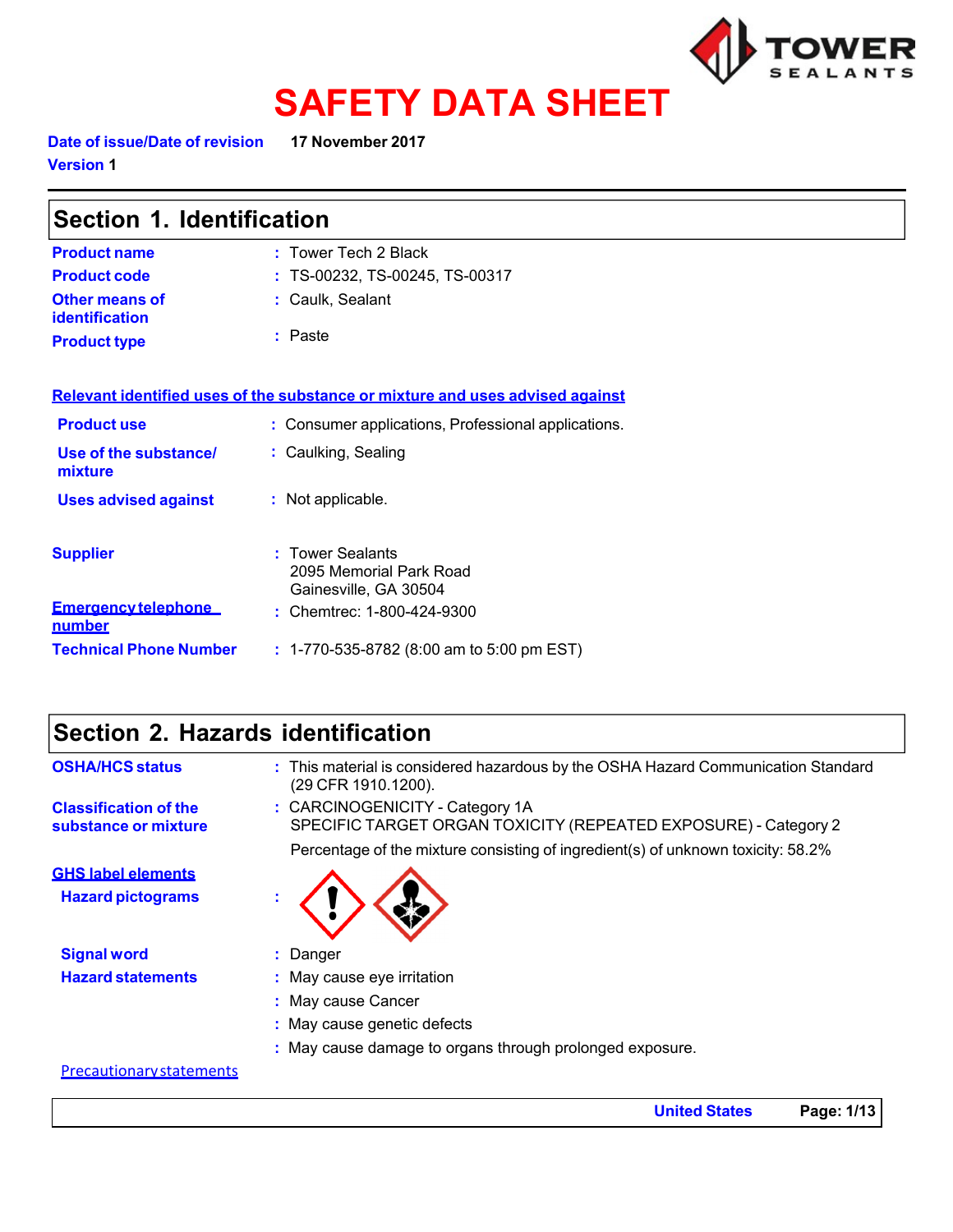### **Section 2. Hazards identification**

| <b>Prevention</b>                          | : Obtain special instructions before use. Do not handle until all safety precautions have<br>been read and understood. Use personal protective equipment as required. Do not<br>breathe dust.                                                                                                                                                                                                                                                                                               |
|--------------------------------------------|---------------------------------------------------------------------------------------------------------------------------------------------------------------------------------------------------------------------------------------------------------------------------------------------------------------------------------------------------------------------------------------------------------------------------------------------------------------------------------------------|
| <b>Response</b>                            | : Get medical attention if you feel unwell. IF exposed or concerned: Get medical<br>attention.                                                                                                                                                                                                                                                                                                                                                                                              |
| <b>Storage</b>                             | : Store locked up.                                                                                                                                                                                                                                                                                                                                                                                                                                                                          |
| <b>Disposal</b>                            | : Dispose of contents and container in accordance with all local, regional, national and<br>international regulations.                                                                                                                                                                                                                                                                                                                                                                      |
| <b>Supplemental label</b><br>elements      | : Sanding and grinding dusts may be harmful if inhaled. This product contains Crystalline<br>Silica which can cause lung cancer or silicosis. The risk of cancer depends on the<br>duration and level of exposure to dust from sanding surfaces or mist from spray<br>applications. Since this product is not meant to be sanded or sprayed, risk of exposure is<br>considered low. Avoid contact with skin and clothing. Wash thoroughly after handling.<br>Emits toxic fumes when heated. |
| <b>Hazards not otherwise</b><br>classified | : Prolonged or repeated contact may dry skin and cause irritation.                                                                                                                                                                                                                                                                                                                                                                                                                          |

## **Section 3. Composition/information on ingredients**

| <b>Substance/mixture</b> | : Mixture           |
|--------------------------|---------------------|
| <b>Product name</b>      | : TOWER TECH2 BLACK |

| Ingredient name                                                      | $\frac{9}{6}$                         | <b>CAS number</b>                    |
|----------------------------------------------------------------------|---------------------------------------|--------------------------------------|
| Limestone<br>White mineral oil (petroleum)<br><b>Ethylene Glycol</b> | $10 - 30$<br>$3 - 7$<br>$ 0.5 - 1.5 $ | l 1317-65-3<br>8042-47-5<br>107-21-1 |
| Crystalline Silica, respirable powder (<10 microns)                  | $0.1 - 1$                             | 14808-60-7                           |

SUB codes represent substances without registered CAS Numbers.

Any concentration shown as a range is to protect confidentiality or is due to batch variation.

**There are no additional ingredients present which, within the current knowledge of the supplier and in the concentrations applicable, are classified as hazardous to health or the environment and hence require reporting in this section.**

**Occupational exposure limits, if available, are listed in Section 8.**

## **Section 4. First aid measures**

If ingestion, irritation, any type of overexposure or symptoms of overexposure occur during or persists after use of this product, contact a POISON CONTROL CENTER, EMERGENCY ROOM OR PHYSICIAN immediately; have Safety Data Sheet information available. Never give anything by mouth to an unconscious or convulsing person. **Description of necessary first aid measures**

| <b>Eye contact</b>  | : Check for and remove any contact lenses. Immediately flush eyes with running water for<br>at least 15 minutes, keeping eyelids open. Seek immediate medical attention.                               |
|---------------------|--------------------------------------------------------------------------------------------------------------------------------------------------------------------------------------------------------|
| <b>Inhalation</b>   | : Remove to fresh air. Keep person warm and at rest. If not breathing, if breathing is<br>irregular or if respiratory arrest occurs, provide artificial respiration or oxygen by trained<br>personnel. |
| <b>Skin contact</b> | : Remove contaminated clothing and shoes. Wash skin thoroughly with soap and water<br>or use recognized skin cleanser. Do NOT use solvents or thinners.                                                |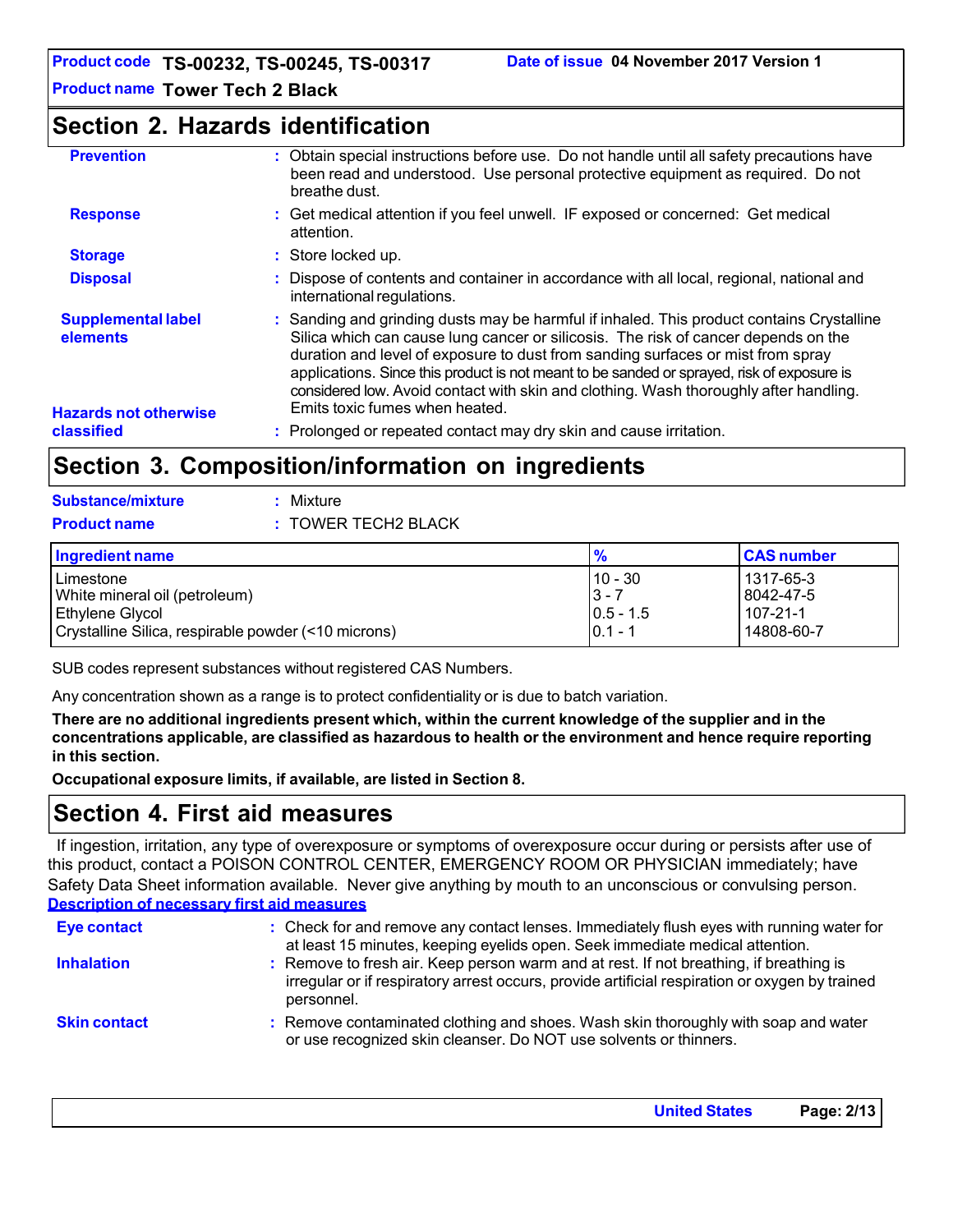## **Section 4. First aid measures**

**Ingestion :** If swallowed, seek medical advice immediately and show this container or label. Keep person warm and at rest. Do NOT induce vomiting.

#### **Most important symptoms/effects, acute and delayed**

| <b>Potential acute health effects</b>    |                                                                                                                                                                                                                                                                                                                                                                                                                 |
|------------------------------------------|-----------------------------------------------------------------------------------------------------------------------------------------------------------------------------------------------------------------------------------------------------------------------------------------------------------------------------------------------------------------------------------------------------------------|
| <b>Eye contact</b>                       | : Direct contact may cause slight to moderate irritation                                                                                                                                                                                                                                                                                                                                                        |
| <b>Inhalation</b><br><b>Skin contact</b> | $:$ May cause slight irritation to respiratory passages $-$ headache $-$ dizziness.<br>May cause allergic skin reactions and / or central nervous system depression.                                                                                                                                                                                                                                            |
| <b>Ingestion</b>                         | : No known significant effects or critical hazards. Low ingestion hazard.                                                                                                                                                                                                                                                                                                                                       |
| Over-exposure signs/symptoms             |                                                                                                                                                                                                                                                                                                                                                                                                                 |
| <b>Eye contact</b>                       | : No specific data.                                                                                                                                                                                                                                                                                                                                                                                             |
| <b>Inhalation</b>                        | : No specific data.                                                                                                                                                                                                                                                                                                                                                                                             |
| <b>Skin contact</b>                      | : Adverse symptoms may include the following:<br>irritation<br>dryness<br>cracking                                                                                                                                                                                                                                                                                                                              |
| <b>Ingestion</b>                         | : No specific data.                                                                                                                                                                                                                                                                                                                                                                                             |
|                                          | Indication of immediate medical attention and special treatment needed, if necessary                                                                                                                                                                                                                                                                                                                            |
| <b>Notes to physician</b>                | : Treat symptomatically. Contact poison treatment specialist immediately if large<br>quantities have been ingested or inhaled.                                                                                                                                                                                                                                                                                  |
| <b>Specific treatments</b>               | : No specific treatment.                                                                                                                                                                                                                                                                                                                                                                                        |
| <b>Protection of first-aiders</b>        | : No action shall be taken involving any personal risk or without suitable training. If it is<br>suspected that fumes are still present, the rescuer should wear an appropriate mask or<br>self-contained breathing apparatus. It may be dangerous to the person providing aid to<br>give mouth-to-mouth resuscitation. Wash contaminated clothing thoroughly with water<br>before removing it, or wear gloves. |

**See toxicological information (Section 11)**

# **Section 5. Fire-fighting measures**

| <b>Extinguishing media</b>                           |                                                                                                                                                                                  |
|------------------------------------------------------|----------------------------------------------------------------------------------------------------------------------------------------------------------------------------------|
| <b>Suitable extinguishing</b><br>media               | : Use an extinguishing agent suitable for the surrounding fire.                                                                                                                  |
| <b>Unsuitable extinguishing</b><br>media             | : None known.                                                                                                                                                                    |
| <b>Specific hazards arising</b><br>from the chemical | : This material is harmful to aquatic life. Fire water contaminated with this material must<br>be contained and prevented from being discharged to any waterway, sewer or drain. |
| <b>Hazardous thermal</b><br>decomposition products   | : Decomposition products may include the following materials:<br>carbon dioxide<br>carbon monoxide<br>metal oxide/oxides                                                         |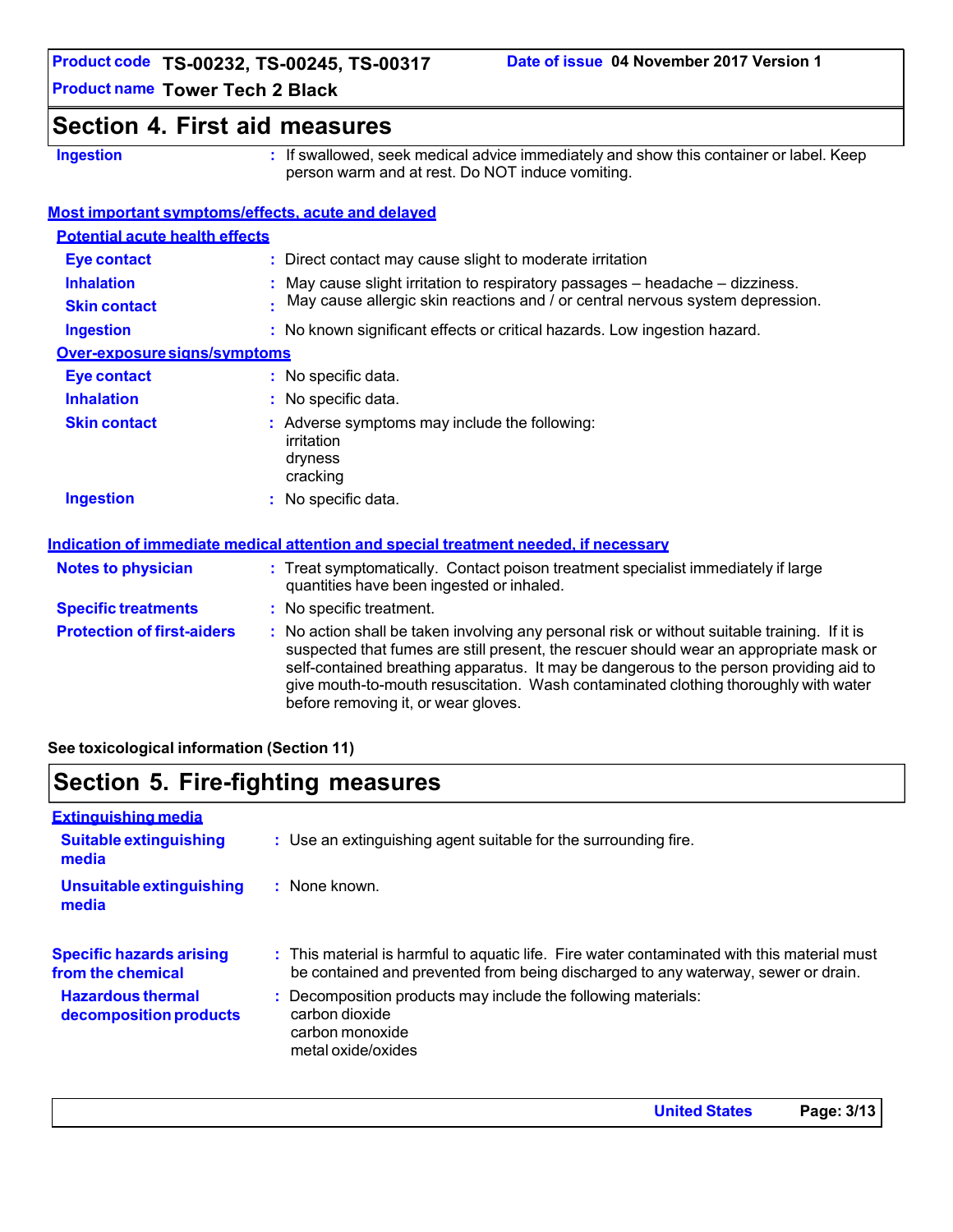**Product code TS-00232, TS-00245, TS-00317**

**Product name Tower Tech 2 Black** 

## **Section 5. Fire-fighting measures**

| <b>Special protective actions</b><br>for fire-fighters | : Promptly isolate the scene by removing all persons from the vicinity of the incident if<br>there is a fire. No action shall be taken involving any personal risk or without suitable<br>training. |
|--------------------------------------------------------|-----------------------------------------------------------------------------------------------------------------------------------------------------------------------------------------------------|
| <b>Special protective</b>                              | : Fire-fighters should wear appropriate protective equipment and self-contained breathing                                                                                                           |
| equipment for fire-fighters                            | apparatus (SCBA) with a full face-piece operated in positive pressure mode.                                                                                                                         |

## **Section 6. Accidental release measures**

**Personal precautions, protective equipment and emergency procedures**

| For non-emergency<br>personnel                        | : No action shall be taken involving any personal risk or without suitable training.<br>Evacuate surrounding areas. Keep unnecessary and unprotected personnel from<br>entering. Do not touch or walk through spilled material. Provide adequate ventilation.<br>Wear appropriate respirator when ventilation is inadequate. Put on appropriate<br>personal protective equipment. |
|-------------------------------------------------------|-----------------------------------------------------------------------------------------------------------------------------------------------------------------------------------------------------------------------------------------------------------------------------------------------------------------------------------------------------------------------------------|
|                                                       | For emergency responders : If specialized clothing is required to deal with the spillage, take note of any information<br>in Section 8 on suitable and unsuitable materials. See also the information in "For non-<br>emergency personnel".                                                                                                                                       |
| <b>Environmental precautions</b>                      | : Avoid dispersal of spilled material and runoff and contact with soil, waterways, drains<br>and sewers. Inform the relevant authorities if the product has caused environmental<br>pollution (sewers, waterways, soil or air).                                                                                                                                                   |
| Methods and materials for containment and cleaning up |                                                                                                                                                                                                                                                                                                                                                                                   |
| <b>Small spill</b>                                    | : Move containers from spill area. Avoid dust generation. Do not dry sweep. Vacuum<br>dust with equipment fitted with a HEPA filter and place in a closed, labeled waste<br>container. Dispose of via a licensed waste disposal contractor.                                                                                                                                       |
| <b>Large spill</b>                                    | : Move containers from spill area. Approach release from upwind. Prevent entry into<br>sewers, water courses, basements or confined areas. Avoid dust generation. Do not<br>dry sweep. Vacuum dust with equipment fitted with a HEPA filter and place in a closed,<br>labeled waste container. Dispose of via a licensed waste disposal contractor. Note:                         |

# **Section 7. Handling and storage**

| <b>Precautions for safe handling</b> |                                                                                                                                                                                                                                                                                                                                                                                                                                                                                                                                                                                                                                              |
|--------------------------------------|----------------------------------------------------------------------------------------------------------------------------------------------------------------------------------------------------------------------------------------------------------------------------------------------------------------------------------------------------------------------------------------------------------------------------------------------------------------------------------------------------------------------------------------------------------------------------------------------------------------------------------------------|
| <b>Protective measures</b>           | : Put on appropriate personal protective equipment (see Section 8). Avoid exposure -<br>obtain special instructions before use. Do not handle until all safety precautions have<br>been read and understood. Do not get in eyes or on skin or clothing. Do not ingest. If<br>during normal use the material presents a respiratory hazard, use only with adequate<br>ventilation or wear appropriate respirator. Keep in the original container or an approved<br>alternative made from a compatible material, kept tightly closed when not in use. Empty<br>containers retain product residue and can be hazardous. Do not reuse container. |
| <b>Special precautions</b>           | : If this material is part of a multiple component system, read the Safety Data Sheet(s) for<br>the other component or components before blending as the resulting mixture may have<br>the hazards of all of its parts.                                                                                                                                                                                                                                                                                                                                                                                                                      |

see Section 1 for emergency contact information and Section 13 for waste disposal.

**United States Page: 4/13**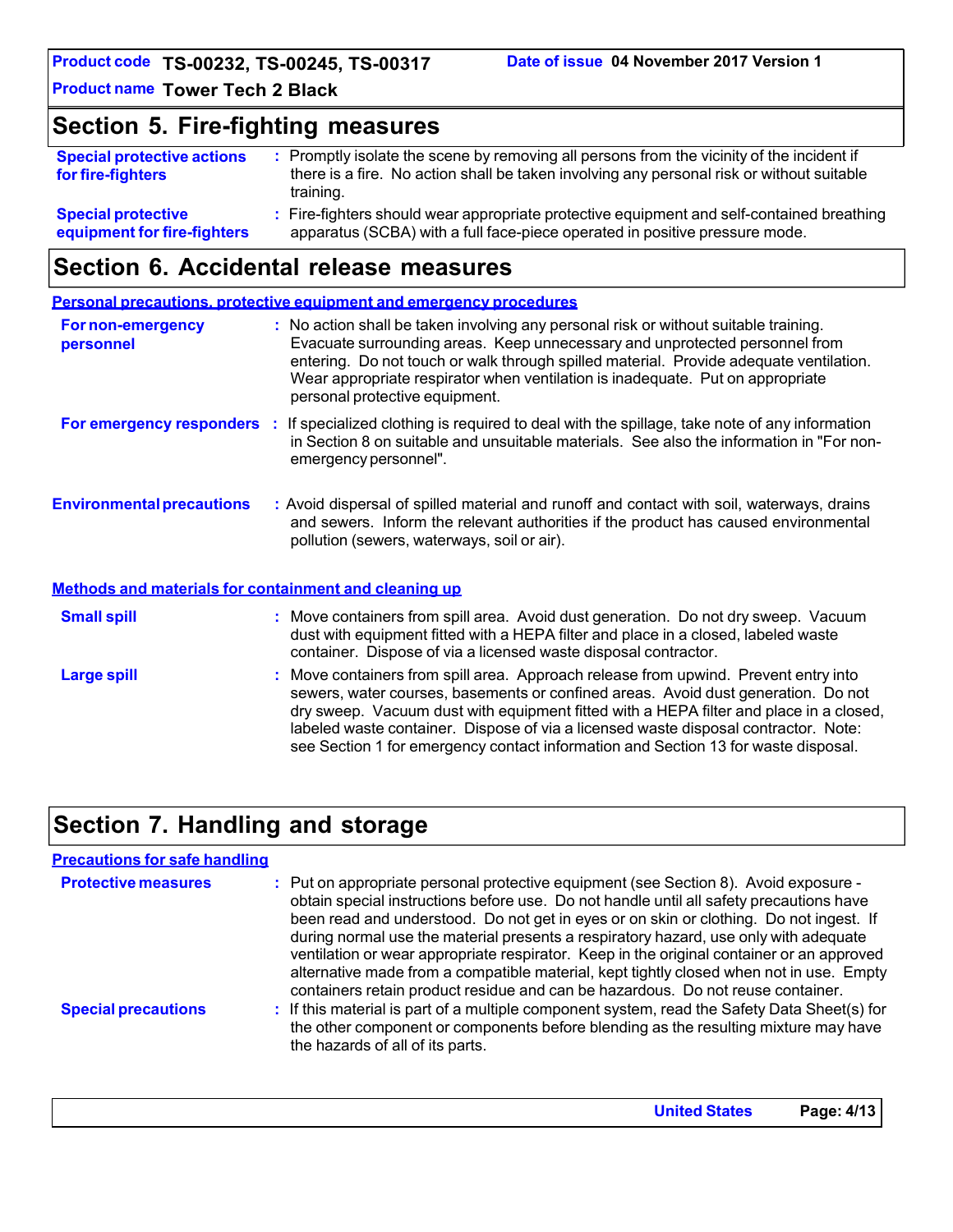**Product code TS-00232, TS-00245, TS-00317**

**Product name Tower Tech 2 Black** 

# **Section 7. Handling and storage**

| <b>Advice on general</b><br>occupational hygiene                                 |    | : Eating, drinking and smoking should be prohibited in areas where this material is<br>handled, stored and processed. Workers should wash hands and face before eating,<br>drinking and smoking. Remove contaminated clothing and protective equipment before<br>entering eating areas. See also Section 8 for additional information on hygiene<br>measures.                                                                                                                                                                                                            |
|----------------------------------------------------------------------------------|----|--------------------------------------------------------------------------------------------------------------------------------------------------------------------------------------------------------------------------------------------------------------------------------------------------------------------------------------------------------------------------------------------------------------------------------------------------------------------------------------------------------------------------------------------------------------------------|
| <b>Conditions for safe storage,</b><br>including any<br><b>incompatibilities</b> | ÷. | Do not store below the following temperature: 5°C (41°F). Store in accordance with<br>local regulations. Store in original container protected from direct sunlight in a dry, cool<br>and well-ventilated area, away from incompatible materials (see Section 10) and food<br>and drink. Keep container tightly closed and sealed until ready for use. Containers that<br>have been opened must be carefully resealed and kept upright to prevent leakage. Do<br>not store in unlabeled containers. Use appropriate containment to avoid environmental<br>contamination. |

# **Section 8. Exposure controls/personal protection**

#### **Control parameters**

#### **Occupational exposure limits**

| <b>Ingredient name</b>                              | <b>Exposure limits</b>                              |
|-----------------------------------------------------|-----------------------------------------------------|
| Limestone                                           | OSHA PEL (United States, 2/2013).                   |
|                                                     | TWA: 5 mg/m <sup>3</sup> 8 hours. Form: Respirable  |
|                                                     | fraction                                            |
|                                                     | TWA: 15 mg/m <sup>3</sup> 8 hours. Form: Total dust |
| White mineral oil (petroleum)                       | ACGIH TLV (United States, 6/2013).                  |
|                                                     | TWA: 5 mg/m <sup>3</sup> 8 hours. Form: Inhalable   |
|                                                     | Ifraction                                           |
|                                                     | OSHA PEL (United States, 2/2013).                   |
|                                                     | TWA: 5 mg/m <sup>3</sup> 8 hours.                   |
| Ethylene Glycol                                     | ACGIH TLV (United States, 6/2013).                  |
|                                                     | C: 100 mg/m <sup>3</sup> Form: Aerosol              |
|                                                     | ACGIH TLV (United States, 6/2013).                  |
|                                                     | TWA: 0.025 mg/m <sup>3</sup> 8 hours. Form:         |
| Crystalline Silica, respirable powder (<10 microns) | Respirable                                          |
|                                                     | OSHA PEL Z3 (United States, 2/2013).                |
|                                                     | TWA: 10 MG/M3 / (%SiO2+2) 8 hours. Form:            |
|                                                     | Respirable                                          |
|                                                     | TWA: 250 MPPCF / (%SiO2+5) 8 hours.                 |
|                                                     | Form: Respirable                                    |
| Married a laborard atta                             |                                                     |

|              | Key to abbreviations                                              |             |                                    |
|--------------|-------------------------------------------------------------------|-------------|------------------------------------|
| A            | $=$ Acceptable Maximum Peak                                       | S           | = Potential skin absorption        |
| <b>ACGIH</b> | = American Conference of Governmental Industrial Hygienists.      | SR          | $=$ Respiratory sensitization      |
| C            | $=$ Ceiling Limit                                                 | SS          | $=$ Skin sensitization             |
|              | $=$ Fume                                                          | <b>STEL</b> | = Short term Exposure limit values |
| <b>IPEL</b>  | = Internal Permissible Exposure Limit                             | TD          | $=$ Total dust                     |
| <b>OSHA</b>  | = Occupational Safety and Health Administration.                  | TLV         | = Threshold Limit Value            |
| R            | $=$ Respirable                                                    | <b>TWA</b>  | $=$ Time Weighted Average          |
|              | = OSHA 29CFR 1910.1200 Subpart Z - Toxic and Hazardous Substances |             |                                    |

#### **Consult local authorities for acceptable exposure limits.**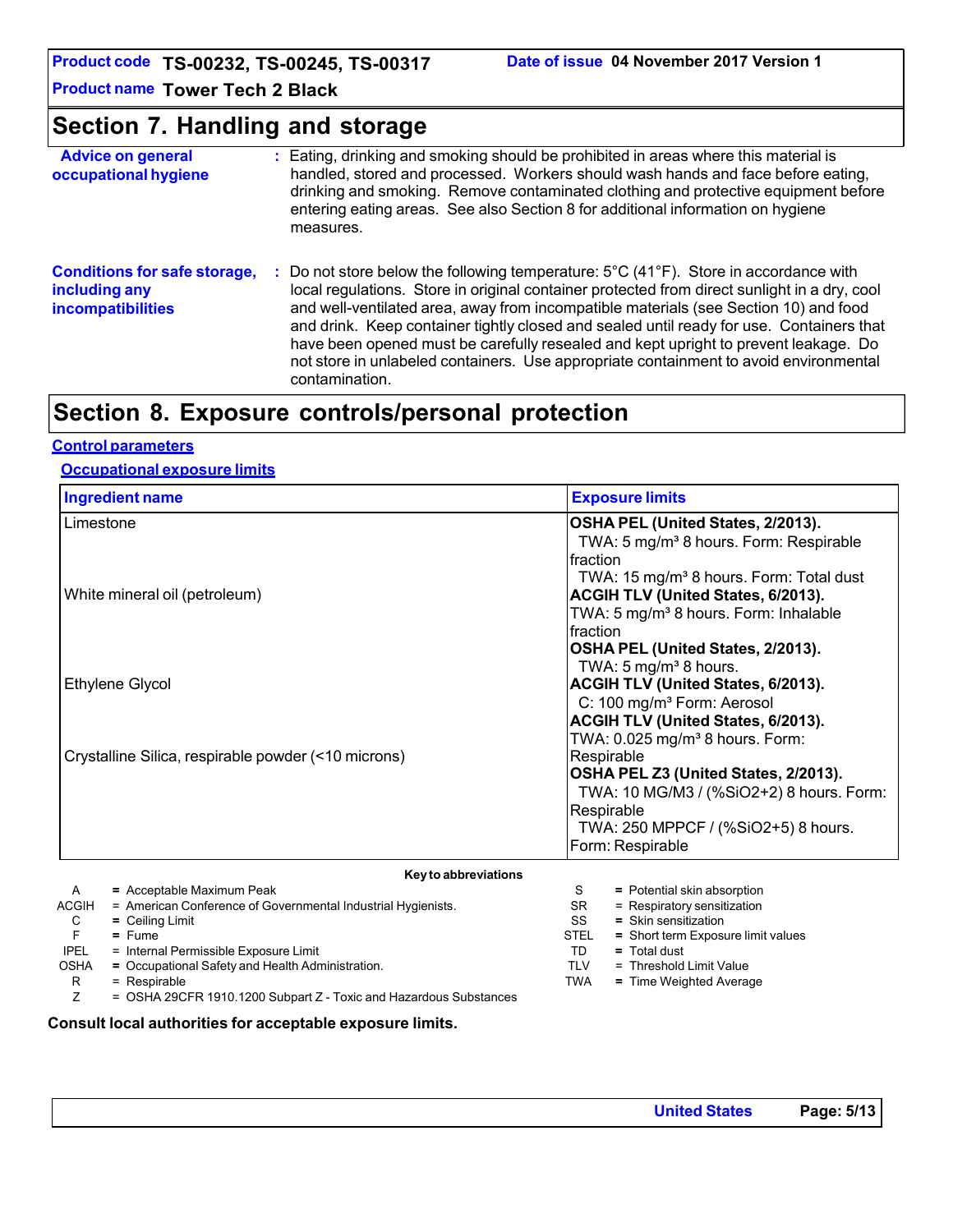# **Section 8. Exposure controls/personal protection**

| <b>Recommended monitoring</b><br>procedures          | : If this product contains ingredients with exposure limits, personal, workplace<br>atmosphere or biological monitoring may be required to determine the effectiveness of<br>the ventilation or other control measures and/or the necessity to use respiratory<br>protective equipment. Reference should be made to appropriate monitoring standards.<br>Reference to national guidance documents for methods for the determination of<br>hazardous substances will also be required.                                                                                                                                  |
|------------------------------------------------------|------------------------------------------------------------------------------------------------------------------------------------------------------------------------------------------------------------------------------------------------------------------------------------------------------------------------------------------------------------------------------------------------------------------------------------------------------------------------------------------------------------------------------------------------------------------------------------------------------------------------|
| <b>Appropriate engineering</b><br><b>controls</b>    | : If user operations generate dust, fumes, gas, vapor or mist, use process enclosures,<br>local exhaust ventilation or other engineering controls to keep worker exposure to<br>airborne contaminants below any recommended or statutory limits.                                                                                                                                                                                                                                                                                                                                                                       |
| <b>Environmental exposure</b><br>controls            | Emissions from ventilation or work process equipment should be checked to ensure<br>÷.<br>they comply with the requirements of environmental protection legislation. In some<br>cases, fume scrubbers, filters or engineering modifications to the process equipment<br>will be necessary to reduce emissions to acceptable levels.                                                                                                                                                                                                                                                                                    |
| <b>Individual protection measures</b>                |                                                                                                                                                                                                                                                                                                                                                                                                                                                                                                                                                                                                                        |
| <b>Hygiene measures</b>                              | : Wash hands, forearms and face thoroughly after handling chemical products, before<br>eating, smoking and using the lavatory and at the end of the working period.<br>Appropriate techniques should be used to remove potentially contaminated clothing.<br>Wash contaminated clothing before reusing. Ensure that eyewash stations and safety<br>showers are close to the workstation location.                                                                                                                                                                                                                      |
| <b>Eye/face protection</b><br><b>Skin protection</b> | : Safety glasses with side shields.                                                                                                                                                                                                                                                                                                                                                                                                                                                                                                                                                                                    |
| <b>Hand protection</b>                               | : Chemical-resistant, impervious gloves complying with an approved standard should be<br>worn at all times when handling chemical products if a risk assessment indicates this is<br>necessary. Considering the parameters specified by the glove manufacturer, check<br>during use that the gloves are still retaining their protective properties. It should be<br>noted that the time to breakthrough for any glove material may be different for different<br>glove manufacturers. In the case of mixtures, consisting of several substances, the<br>protection time of the gloves cannot be accurately estimated. |
| <b>Body protection</b>                               | : Personal protective equipment for the body should be selected based on the task being<br>performed and the risks involved and should be approved by a specialist before<br>handling this product.                                                                                                                                                                                                                                                                                                                                                                                                                    |
| <b>Other skin protection</b>                         | : Appropriate footwear and any additional skin protection measures should be selected<br>based on the task being performed and the risks involved and should be approved by a<br>specialist before handling this product.                                                                                                                                                                                                                                                                                                                                                                                              |
| <b>Respiratory protection</b>                        | Respirator selection must be based on known or anticipated exposure levels, the<br>÷.<br>hazards of the product and the safe working limits of the selected respirator. If workers<br>are exposed to concentrations above the exposure limit, they must use appropriate,<br>certified respirators. Use a properly fitted, air-purifying or air-fed respirator complying<br>with an approved standard if a risk assessment indicates this is necessary.                                                                                                                                                                 |

# **Section 9. Physical and chemical properties**

|                       |                  | <b>United States</b> | Page: 6/13 |
|-----------------------|------------------|----------------------|------------|
| pH                    | $: 7.5 - 8.5$    |                      |            |
| <b>Odor threshold</b> | : Not available. |                      |            |
| <b>Odor</b>           | : Mild Acrylic   |                      |            |
| <b>Color</b>          | : Black          |                      |            |
| <b>Physical state</b> | : Paste          |                      |            |
| <b>Appearance</b>     |                  |                      |            |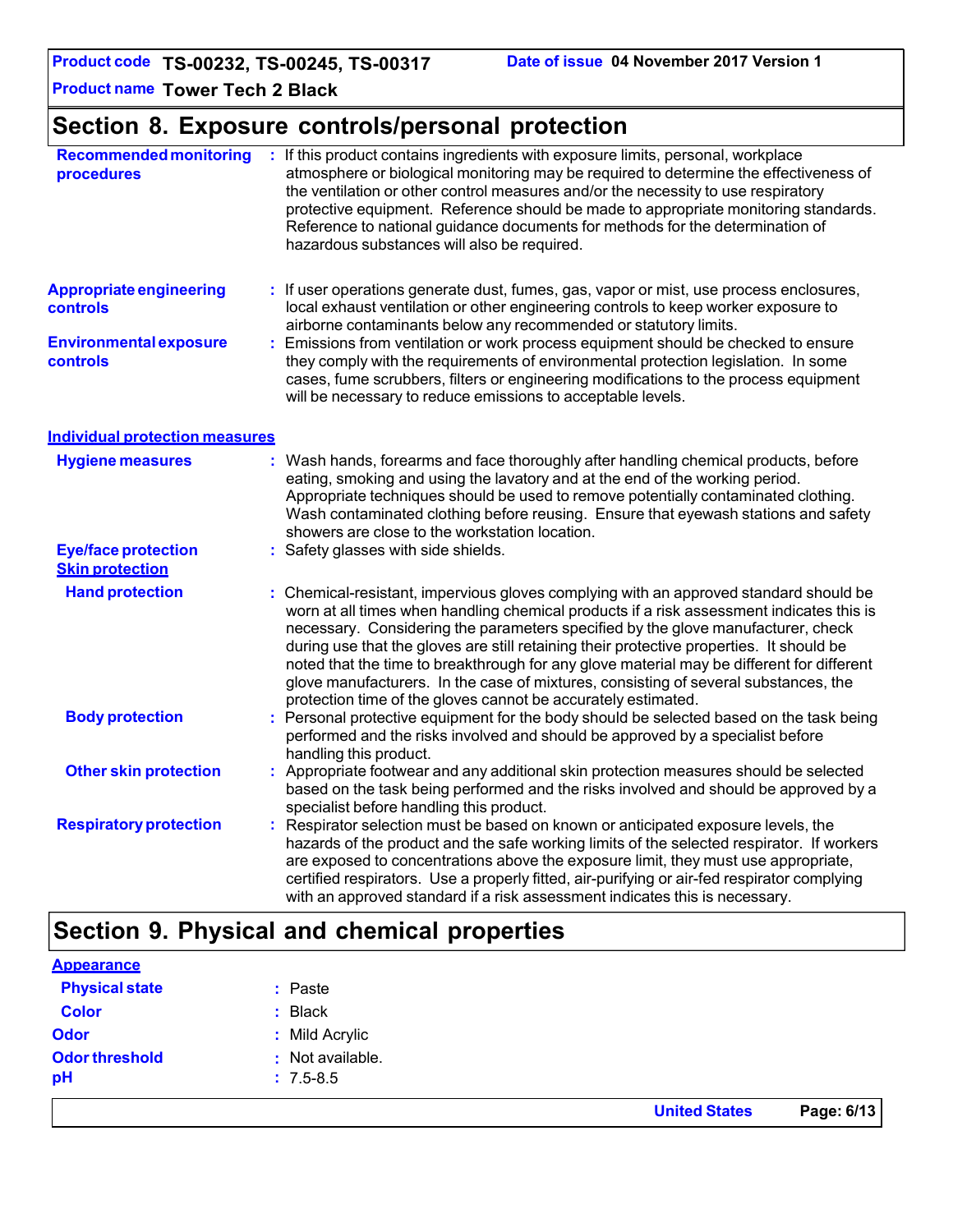# **Section 9. Physical and chemical properties**

| <b>Melting point</b>                              | : Not available.                                     |
|---------------------------------------------------|------------------------------------------------------|
| <b>Boiling point</b>                              | : Not available.                                     |
| <b>Flash point</b>                                | : Closed cup: $>93.33^{\circ}$ C ( $>200^{\circ}$ F) |
| <b>Auto-ignition temperature</b>                  | : Not available.                                     |
| <b>Decomposition temperature</b>                  | : Not available.                                     |
| <b>Flammability (solid, gas)</b>                  | : Not available.                                     |
| Lower and upper explosive<br>(flammable) limits   | : Not available.                                     |
| <b>Evaporation rate</b>                           | $\therefore$ 0.33 (butyl acetate = 1)                |
| <b>Vapor pressure</b>                             | $: 2.3$ kPa (17.2 mm Hg) [room temperature]          |
| <b>Vapor density</b>                              | : Not available.                                     |
| <b>Relative density</b>                           | : 1.13                                               |
| Density (Ibs / gal)                               | : 9.43                                               |
| <b>Solubility</b>                                 | : Soluble in water                                   |
| <b>Partition coefficient: n-</b><br>octanol/water | : Not available.                                     |
| <b>Viscosity</b>                                  | : $15-40$ g/s                                        |
| <b>Volatility</b>                                 | : $37\%$ (v/v), $32.29\%$ (w/w)                      |
| % Solid. (w/w)                                    | : 67.71                                              |

# **Section 10. Stability and reactivity**

| <b>Reactivity</b>                            | : No specific test data related to reactivity available for this product or its ingredients.                                                  |
|----------------------------------------------|-----------------------------------------------------------------------------------------------------------------------------------------------|
| <b>Chemical stability</b>                    | : The product is stable.                                                                                                                      |
| <b>Possibility of hazardous</b><br>reactions | : Under normal conditions of storage and use, hazardous reactions will not occur.                                                             |
| <b>Conditions to avoid</b>                   | : When exposed to high temperatures may produce hazardous decomposition products.<br>Refer to protective measures listed in sections 7 and 8. |
| Incompatible materials                       | : Keep away from the following materials to prevent strong exothermic reactions:<br>oxidizing agents, strong alkalis, strong acids.           |
| <b>Hazardous decomposition</b><br>products   | : Decomposition products may include the following materials: carbon monoxide, carbon<br>dioxide, smoke, oxides of nitrogen.                  |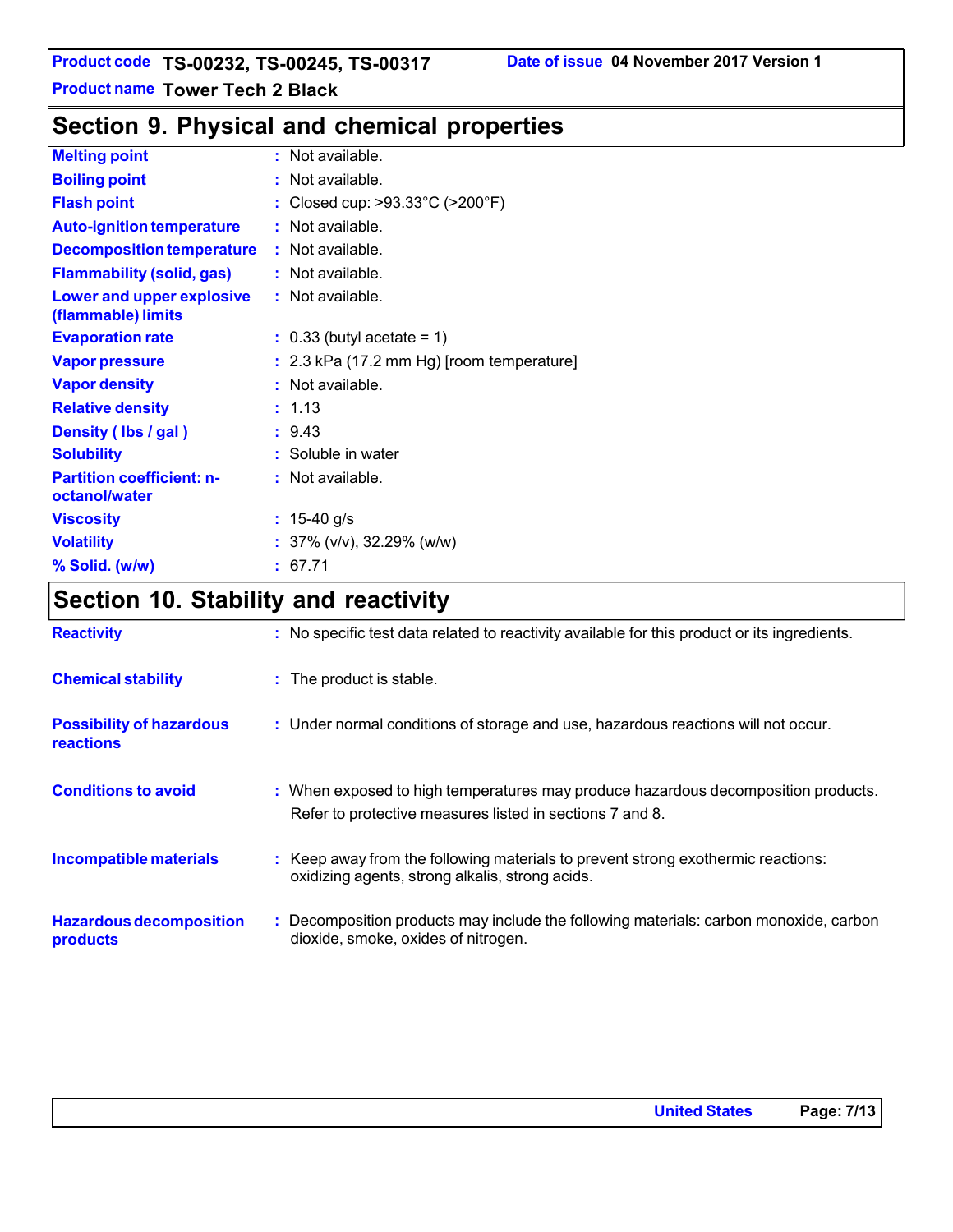# **Section 11. Toxicological information**

#### **Information on toxicological effects**

#### **Acute toxicity**

| <b>Product/ingredient name</b>                                                                                                                          |  | <b>Result</b> |             |            | <b>Species</b>                                       | <b>Dose</b> | <b>Exposure</b> |
|---------------------------------------------------------------------------------------------------------------------------------------------------------|--|---------------|-------------|------------|------------------------------------------------------|-------------|-----------------|
| White mineral oil (petroleum)                                                                                                                           |  | LD50 Oral     |             |            | Rat                                                  | >5000 mg/kg |                 |
| <b>Ethylene Glycol</b>                                                                                                                                  |  | LD50 Dermal   |             |            | Rabbit                                               | 9.53 g/kg   |                 |
|                                                                                                                                                         |  | LD50 Oral     |             |            | Rat                                                  | 4700 mg/kg  |                 |
| <b>Conclusion/Summary</b>                                                                                                                               |  |               |             |            | : There are no data available on the mixture itself. |             |                 |
| <b>Irritation/Corrosion</b>                                                                                                                             |  |               |             |            |                                                      |             |                 |
| <b>Conclusion/Summary</b>                                                                                                                               |  |               |             |            |                                                      |             |                 |
| <b>Skin</b>                                                                                                                                             |  |               |             |            | There are no data available on the mixture itself.   |             |                 |
| <b>Eyes</b>                                                                                                                                             |  |               |             |            | There are no data available on the mixture itself.   |             |                 |
| <b>Respiratory</b>                                                                                                                                      |  |               |             |            | There are no data available on the mixture itself.   |             |                 |
| <b>Sensitization</b>                                                                                                                                    |  |               |             |            |                                                      |             |                 |
| <b>Conclusion/Summary</b>                                                                                                                               |  |               |             |            |                                                      |             |                 |
| <b>Skin</b>                                                                                                                                             |  |               |             |            | There are no data available on the mixture itself.   |             |                 |
| <b>Respiratory</b>                                                                                                                                      |  |               |             |            | There are no data available on the mixture itself.   |             |                 |
| <b>Mutagenicity</b>                                                                                                                                     |  |               |             |            |                                                      |             |                 |
| <b>Conclusion/Summary</b>                                                                                                                               |  |               |             |            | There are no data available on the mixture itself.   |             |                 |
| <b>Carcinogenicity</b>                                                                                                                                  |  |               |             |            |                                                      |             |                 |
| <b>Conclusion/Summary</b>                                                                                                                               |  |               |             |            | : There are no data available on the mixture itself. |             |                 |
| <b>Classification</b>                                                                                                                                   |  |               |             |            |                                                      |             |                 |
| <b>Product/ingredient name</b>                                                                                                                          |  | <b>OSHA</b>   | <b>IARC</b> | <b>NTP</b> |                                                      |             |                 |
| Crystalline Silica, respirable<br>powder (<10 microns)                                                                                                  |  |               | 1           |            | Known to be a human carcinogen.                      |             |                 |
| <b>Carcinogen Classification code:</b>                                                                                                                  |  |               |             |            |                                                      |             |                 |
| IARC: 1, 2A, 2B, 3, 4<br>NTP: Known to be a human carcinogen; Reasonably anticipated to be a human carcinogen<br>OSHA: +<br>Not listed/not regulated: - |  |               |             |            |                                                      |             |                 |
| <b>Reproductive toxicity</b>                                                                                                                            |  |               |             |            |                                                      |             |                 |
| <b>Conclusion/Summary</b><br>There are no data available on the mixture itself.<br>÷                                                                    |  |               |             |            |                                                      |             |                 |
| <b>Teratogenicity</b>                                                                                                                                   |  |               |             |            |                                                      |             |                 |
| <b>Conclusion/Summary</b><br>There are no data available on the mixture itself.                                                                         |  |               |             |            |                                                      |             |                 |
| Specific target organ toxicity (single exposure)                                                                                                        |  |               |             |            |                                                      |             |                 |

Not available.

#### **Specific target organ toxicity (repeated exposure)**

| <b>Name</b>                                         | <b>Category</b> |
|-----------------------------------------------------|-----------------|
| <b>Ethylene Glycol</b>                              | Category 2      |
| Crystalline Silica, respirable powder (<10 microns) | Category 2      |

| <b>United States</b> | Page: 8/13 |
|----------------------|------------|
|                      |            |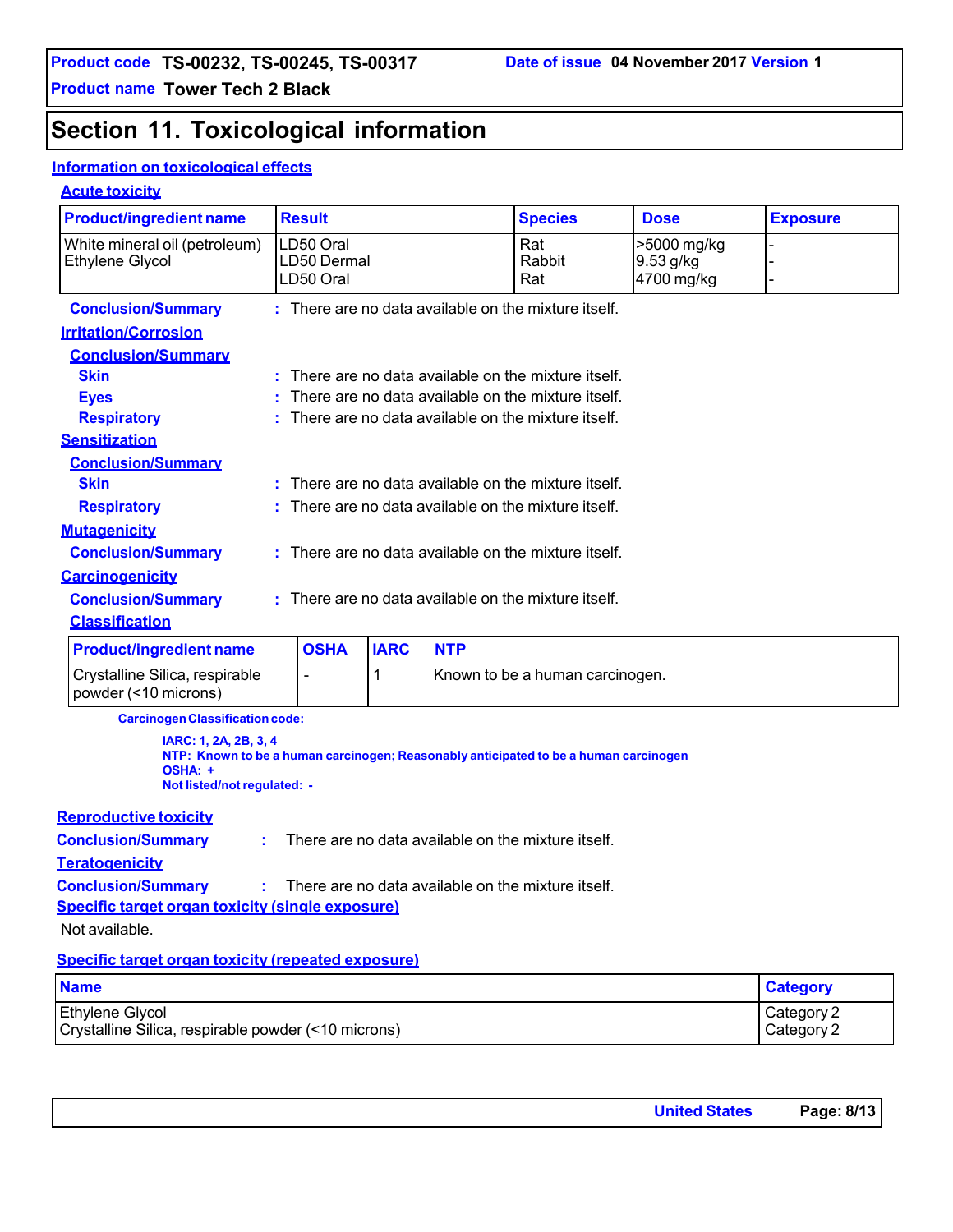## **Section 11. Toxicological information**

**Target organs** : Contains material which may cause damage to the following organs: kidneys, lungs, heart, upper respiratory tract, skin, central nervous system (CNS), eye, lens or cornea.

#### **Aspiration hazard**

| <b>Name</b>                                  |                                                                                                          | <b>Result</b>                                                                                                                                                                                                                                                                                                                                                                                                                                         |
|----------------------------------------------|----------------------------------------------------------------------------------------------------------|-------------------------------------------------------------------------------------------------------------------------------------------------------------------------------------------------------------------------------------------------------------------------------------------------------------------------------------------------------------------------------------------------------------------------------------------------------|
| White mineral oil (petroleum)                |                                                                                                          | <b>ASPIRATION HAZARD - Category 1</b>                                                                                                                                                                                                                                                                                                                                                                                                                 |
| Information on the likely routes of exposure |                                                                                                          |                                                                                                                                                                                                                                                                                                                                                                                                                                                       |
| <b>Potential acute health effects</b>        |                                                                                                          |                                                                                                                                                                                                                                                                                                                                                                                                                                                       |
| <b>Eye contact</b>                           | No known significant effects or critical hazards.                                                        |                                                                                                                                                                                                                                                                                                                                                                                                                                                       |
| <b>Inhalation</b>                            | No known significant effects or critical hazards.                                                        |                                                                                                                                                                                                                                                                                                                                                                                                                                                       |
| <b>Skin contact</b>                          | Defatting to the skin. May cause skin dryness and irritation.                                            |                                                                                                                                                                                                                                                                                                                                                                                                                                                       |
| <b>Ingestion</b>                             | : No known significant effects or critical hazards.                                                      |                                                                                                                                                                                                                                                                                                                                                                                                                                                       |
| Over-exposure signs/symptoms                 |                                                                                                          |                                                                                                                                                                                                                                                                                                                                                                                                                                                       |
| <b>Eye contact</b>                           | : No specific data.                                                                                      |                                                                                                                                                                                                                                                                                                                                                                                                                                                       |
| <b>Inhalation</b>                            | No specific data.                                                                                        |                                                                                                                                                                                                                                                                                                                                                                                                                                                       |
| <b>Skin contact</b>                          | Adverse symptoms may include the following:                                                              |                                                                                                                                                                                                                                                                                                                                                                                                                                                       |
|                                              | irritation                                                                                               |                                                                                                                                                                                                                                                                                                                                                                                                                                                       |
|                                              | dryness                                                                                                  |                                                                                                                                                                                                                                                                                                                                                                                                                                                       |
|                                              | cracking                                                                                                 |                                                                                                                                                                                                                                                                                                                                                                                                                                                       |
| <b>Ingestion</b>                             | No specific data.                                                                                        |                                                                                                                                                                                                                                                                                                                                                                                                                                                       |
|                                              | Delayed and immediate effects and also chronic effects from short and long term exposure                 |                                                                                                                                                                                                                                                                                                                                                                                                                                                       |
| <b>Conclusion/Summary</b>                    | and level of exposure to dust from sanding surfaces or mist from spray applications.<br>and eye contact. | : There are no data available on the mixture itself. This product contains Crystalline Silica<br>which can cause lung cancer or silicosis. The risk of cancer depends on the duration<br>Ingestion may cause nausea, diarrhea and vomiting. This takes into account, where<br>known, delayed and immediate effects and also chronic effects of components from<br>short-term and long-term exposure by oral, inhalation and dermal routes of exposure |
| <b>Short term exposure</b>                   |                                                                                                          |                                                                                                                                                                                                                                                                                                                                                                                                                                                       |
| <b>Potential immediate</b><br>effects        | : There are no data available on the mixture itself.                                                     |                                                                                                                                                                                                                                                                                                                                                                                                                                                       |
| <b>Potential delayed effects</b>             | : There are no data available on the mixture itself.                                                     |                                                                                                                                                                                                                                                                                                                                                                                                                                                       |
| Long term exposure                           |                                                                                                          |                                                                                                                                                                                                                                                                                                                                                                                                                                                       |
| <b>Potential immediate</b><br>effects        | : There are no data available on the mixture itself.                                                     |                                                                                                                                                                                                                                                                                                                                                                                                                                                       |
|                                              | <b>Potential delayed effects</b> : There are no data available on the mixture itself.                    |                                                                                                                                                                                                                                                                                                                                                                                                                                                       |
| <b>Potential chronic health effects</b>      |                                                                                                          |                                                                                                                                                                                                                                                                                                                                                                                                                                                       |
| <b>General</b>                               | repeated contact can defat the skin and lead to irritation, cracking and/or dermatitis.                  | : May cause damage to organs through prolonged or repeated exposure. Prolonged or                                                                                                                                                                                                                                                                                                                                                                     |
| <b>Carcinogenicity</b>                       | : May cause cancer. Risk of cancer depends on duration and level of exposure.                            |                                                                                                                                                                                                                                                                                                                                                                                                                                                       |
| <b>Mutagenicity</b>                          | No known significant effects or critical hazards.                                                        |                                                                                                                                                                                                                                                                                                                                                                                                                                                       |
| <b>Teratogenicity</b>                        | : No known significant effects or critical hazards.                                                      |                                                                                                                                                                                                                                                                                                                                                                                                                                                       |
| <b>Developmental effects</b>                 | : No known significant effects or critical hazards.                                                      |                                                                                                                                                                                                                                                                                                                                                                                                                                                       |
| <b>Fertility effects</b>                     | : No known significant effects or critical hazards.                                                      |                                                                                                                                                                                                                                                                                                                                                                                                                                                       |
| <b>Numerical measures of toxicity</b>        |                                                                                                          |                                                                                                                                                                                                                                                                                                                                                                                                                                                       |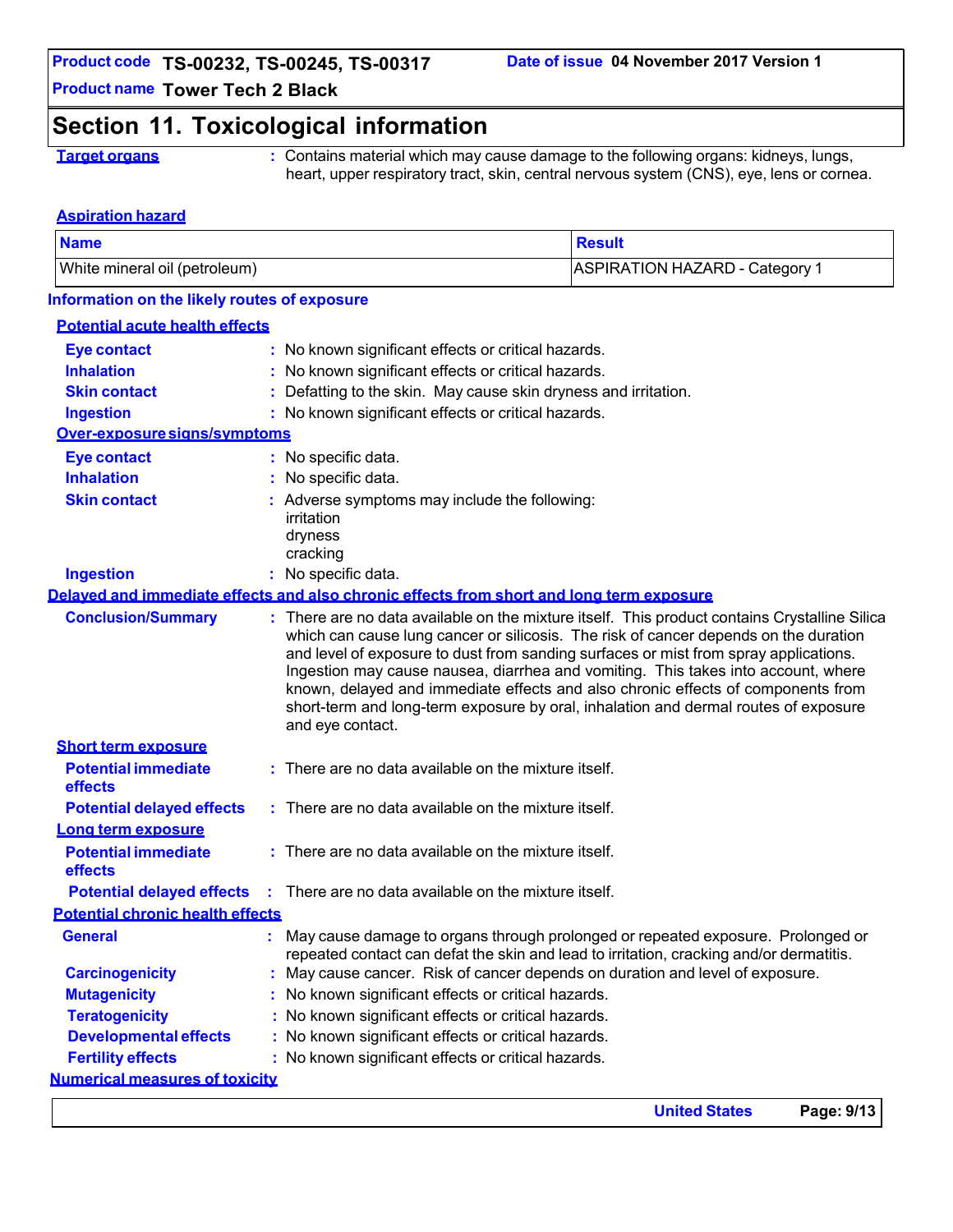### **Section 11. Toxicological information**

#### **Acute toxicity estimates**

| Route | <b>ATE value</b> |
|-------|------------------|
| Oral  | 14512.5 mg/kg    |

## **Section 12. Ecological information**

#### **Toxicity**

Not available.

#### **Persistence and degradability**

Not available.

#### **Bioaccumulative potential**

| <b>Product/ingredient name</b> | $\mathsf{LogP}_\mathsf{ow}$ | <b>BCF</b> | <b>Potential</b> |
|--------------------------------|-----------------------------|------------|------------------|
| White mineral oil (petroleum)  | ->6                         |            | high             |
| <b>Ethylene Glycol</b>         | -1.36                       |            | low              |

#### **Mobility in soil**

**Soil/water partition coefficient (Koc)** 

**:** Not available.

## **Section 13. Disposal considerations**

**Disposal methods :** The generation of waste should be avoided or minimized wherever possible. Disposal of this product, solutions and any by-products should at all times comply with the requirements of environmental protection and waste disposal legislation and any regional local authority requirements. Dispose of surplus and non-recyclable products via a licensed waste disposal contractor. Waste should not be disposed of untreated to the sewer unless fully compliant with the requirements of all authorities with jurisdiction. Waste packaging should be recycled. Incineration or landfill should only be considered when recycling is not feasible. This material and its container must be disposed of in a safe way. Care should be taken when handling emptied containers that have not been cleaned or rinsed out. Empty containers or liners may retain some product residues. Avoid dispersal of spilled material and runoff and contact with soil, waterways, drains and sewers.

**Disposal should be in accordance with applicable regional, national and local laws and regulations. Refer to Section 7: HANDLING AND STORAGE and Section 8: EXPOSURE CONTROLS/PERSONAL PROTECTION**

**for additional handling information and protection of employees. Section 6. Accidental release measures**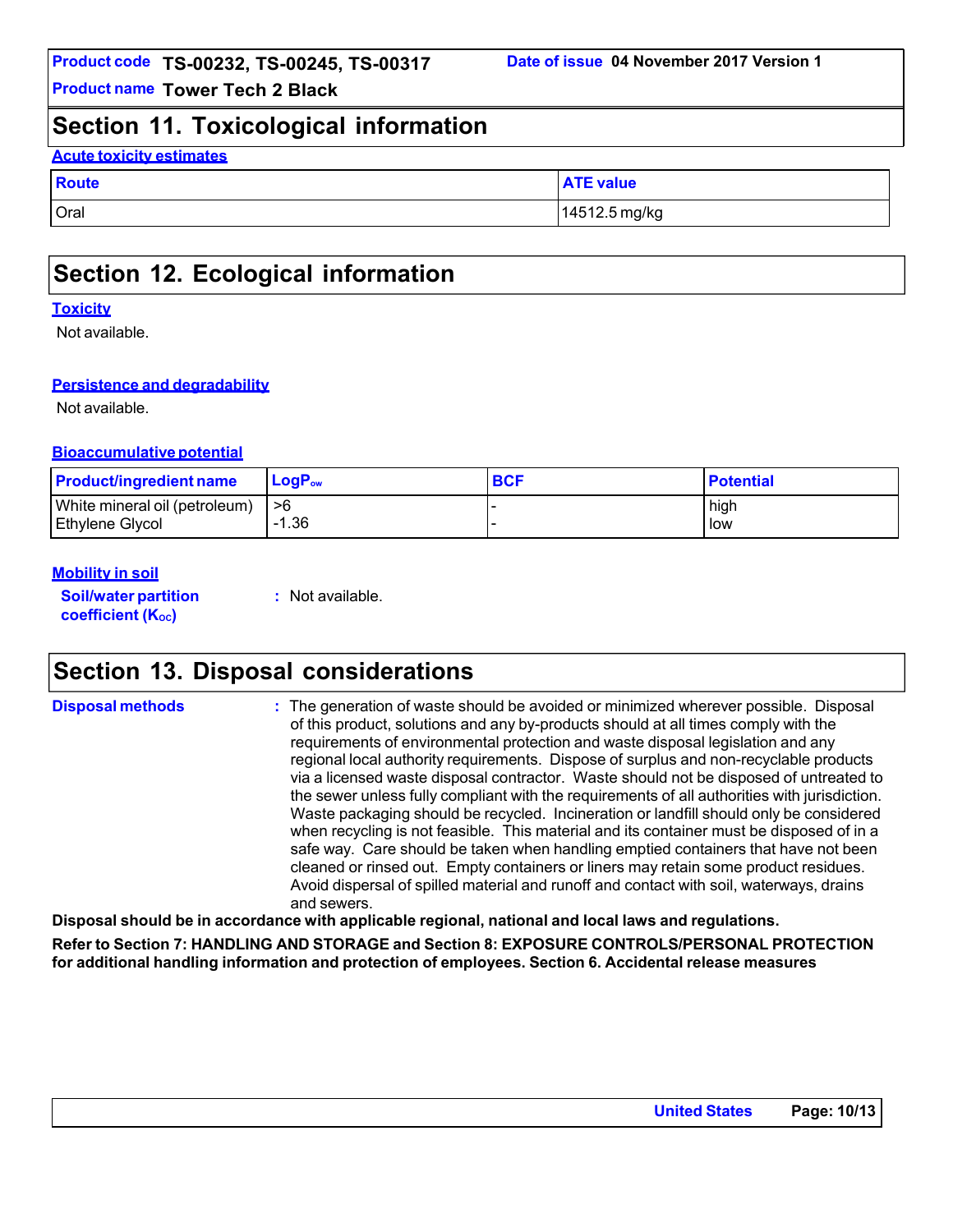## **14. Transport information**

|                                              | <b>DOT</b>                                                                             | <b>IMDG</b>     | <b>IATA</b>     |
|----------------------------------------------|----------------------------------------------------------------------------------------|-----------------|-----------------|
| <b>UN</b> number                             | <b>UN3077</b>                                                                          | Not regulated.  | Not regulated.  |
| <b>UN proper shipping</b><br>name            | <b>ENVIRONMENTALLY</b><br>HAZARDOUS SUBSTANCE,<br>SOLID, N.O.S.<br>(carbendazim (ISO)) |                 |                 |
| <b>Transport hazard class</b><br>(es)        | 19                                                                                     |                 |                 |
| <b>Packing group</b>                         | $\mathbf{III}$                                                                         |                 |                 |
| <b>Environmental hazards INo.</b>            |                                                                                        | No.             | No.             |
| <b>Marine pollutant</b><br><b>substances</b> | Not applicable.                                                                        | Not applicable. | Not applicable. |
| <b>Product RQ (lbs)</b>                      | 38461.5                                                                                | Not applicable. | Not applicable. |
| <b>RQ</b> substances                         | (carbendazim (ISO))                                                                    | Not applicable. | Not applicable. |

#### **Additional information**

**DOT IMDG :** Package sizes shipped in quantities less than the product reportable quantity are not subject to the RQ (reportable quantity) transportation requirements. **:** None identified. **IATA** : None identified.

**Special precautions for user : Transport within user's premises:** always transport in closed containers that are upright and secure. Ensure that persons transporting the product know what to do in the event of an accident or spillage.

# **Section 15. Regulatory information**

| United States inventory (TSCA 8b):            | All components are listed or exempted.                                                   |
|-----------------------------------------------|------------------------------------------------------------------------------------------|
| <b>Australia inventory (AICS)</b>             | : Not determined.                                                                        |
| Canada inventory (DSL)                        | : All components are listed or exempted.                                                 |
| <b>China inventory (IECSC)</b>                | : Not determined.                                                                        |
| <b>Europe inventory (REACH)</b>               | : Please contact your supplier for information on the inventory status of this material. |
| <b>Japan inventory (ENCS)</b>                 | : Not determined.                                                                        |
| Korea inventory (KECI)                        | : Not determined.                                                                        |
| <b>New Zealand (NZIoC)</b>                    | : Not determined.                                                                        |
| (PICCS)<br><b>Philippines</b> inventory       | : Not determined.                                                                        |
| <b>United States</b>                          |                                                                                          |
| <b>SARA 302/304</b>                           |                                                                                          |
| <b>SARA 304 RQ</b>                            | : Not applicable.                                                                        |
| <b>Composition/information on ingredients</b> |                                                                                          |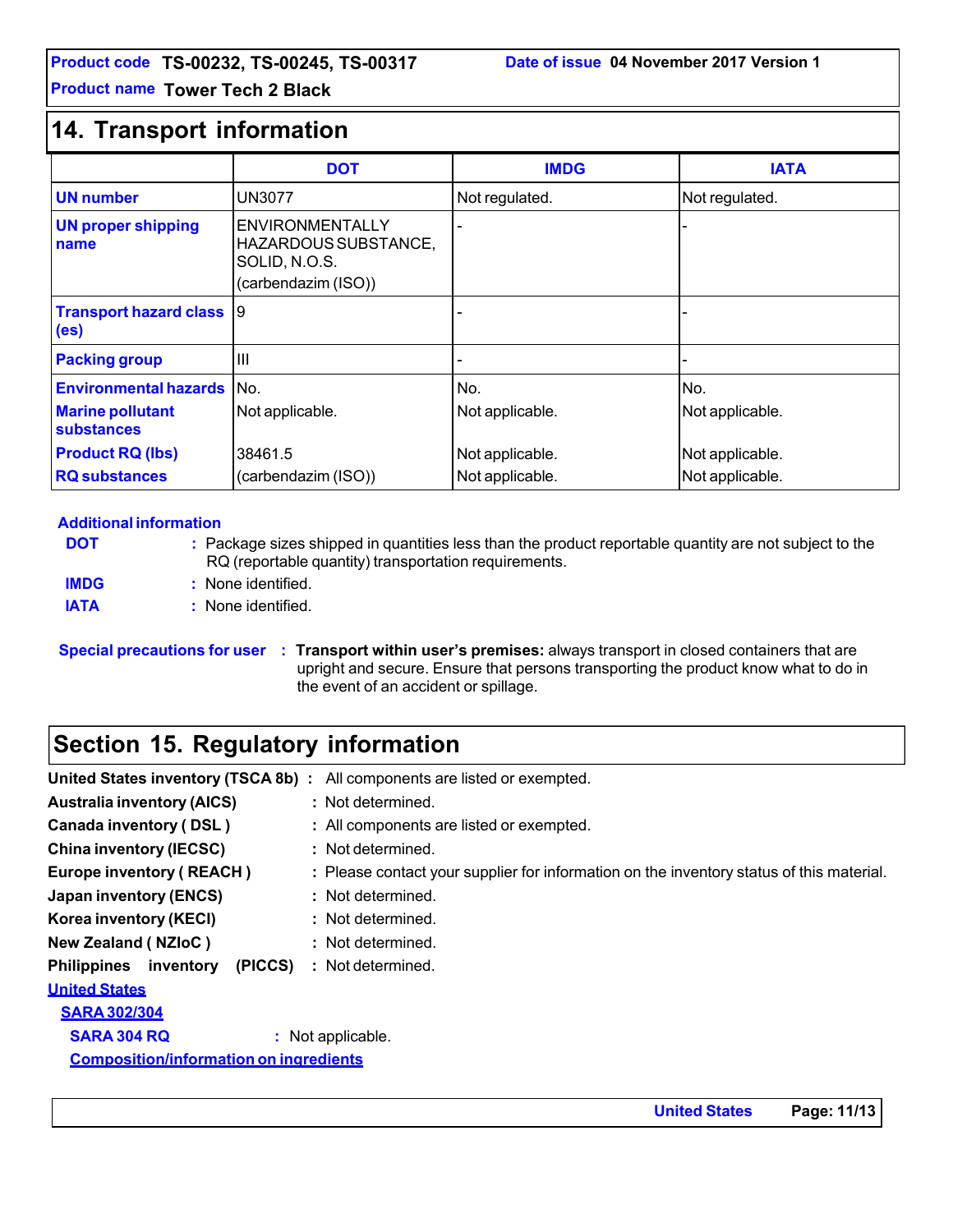## **Section 15. Regulatory information**

No products were found.

#### **SARA 311/312**

**Classification :** Immediate (acute) health hazard Delayed (chronic) health hazard

#### **Composition/information on ingredients**

| <b>Name</b>                                                                                                | <b>Fire</b><br>hazard | <b>Sudden</b><br><b>release of</b><br><b>pressure</b> | <b>Reactive</b>   | <b>Immediate</b><br>(acute)<br>health<br>hazard | <b>Delayed</b><br>(chronic)<br>health<br>hazard |
|------------------------------------------------------------------------------------------------------------|-----------------------|-------------------------------------------------------|-------------------|-------------------------------------------------|-------------------------------------------------|
| White mineral oil (petroleum)<br>Ethylene Glycol<br>Crystalline Silica, respirable<br>powder (<10 microns) | No.<br>No.<br>No.     | No.<br>No.<br>No.                                     | No.<br>No.<br>No. | Yes.<br>Yes.<br>No.                             | No.<br>Yes.<br>Yes.                             |

**Pennsylvania (worker and community right to know act): The following components are cited in the Pennsylvania Hazardous Substances List, and are present at levels that require reporting.** 

| Ethylene Glycol<br>107-21-1 | $<$ 2% |
|-----------------------------|--------|
|-----------------------------|--------|

#### **SARA 313**

|                              | <b>Chemical name</b> | <b>CAS number</b> | Concentration |
|------------------------------|----------------------|-------------------|---------------|
| <b>Supplier notification</b> | Ethylene Glycol      | 107-21-1          | $0.5 - 1.5$   |

SARA 313 notifications must not be detached from the SDS and any copying and redistribution of the SDS shall include copying and redistribution of the notice attached to copies of the SDS subsequently redistributed.

#### **California Prop. 65**

**WARNING:** This product contains trace amounts of components known to the state of California to cause cancer, birth defects, or other reproductive harm.

## **Section 16. Other information**

#### **Hazardous Material Information System (U.S.A.)**

**Health :** 2 \* **Flammability :** 1 **Physical hazards :** 0 ( \* ) - Chronic effects

**Caution: HMIS® ratings are based on a 0-4 rating scale, with 0 representing minimal hazards or risks, and 4 representing significant hazards or risks Although HMIS® ratings are not required on SDSs under 29 CFR 1910.1200, the preparer may choose to provide them. HMIS® ratings are to be used with a fully implemented HMIS® program. HMIS® is a registered mark of the National Paint & Coatings Association (NPCA). HMIS® materials may be purchased exclusively from J. J. Keller (800) 327-6868.**

**The customer is responsible for determining the PPE code for this material.**

**National Fire Protection Association (U.S.A.) Health :** 2 **Flammability :** 1 **Instability :** 0 **Date of previous issue : No previous validation. Organization that prepared the SDS :** EHS